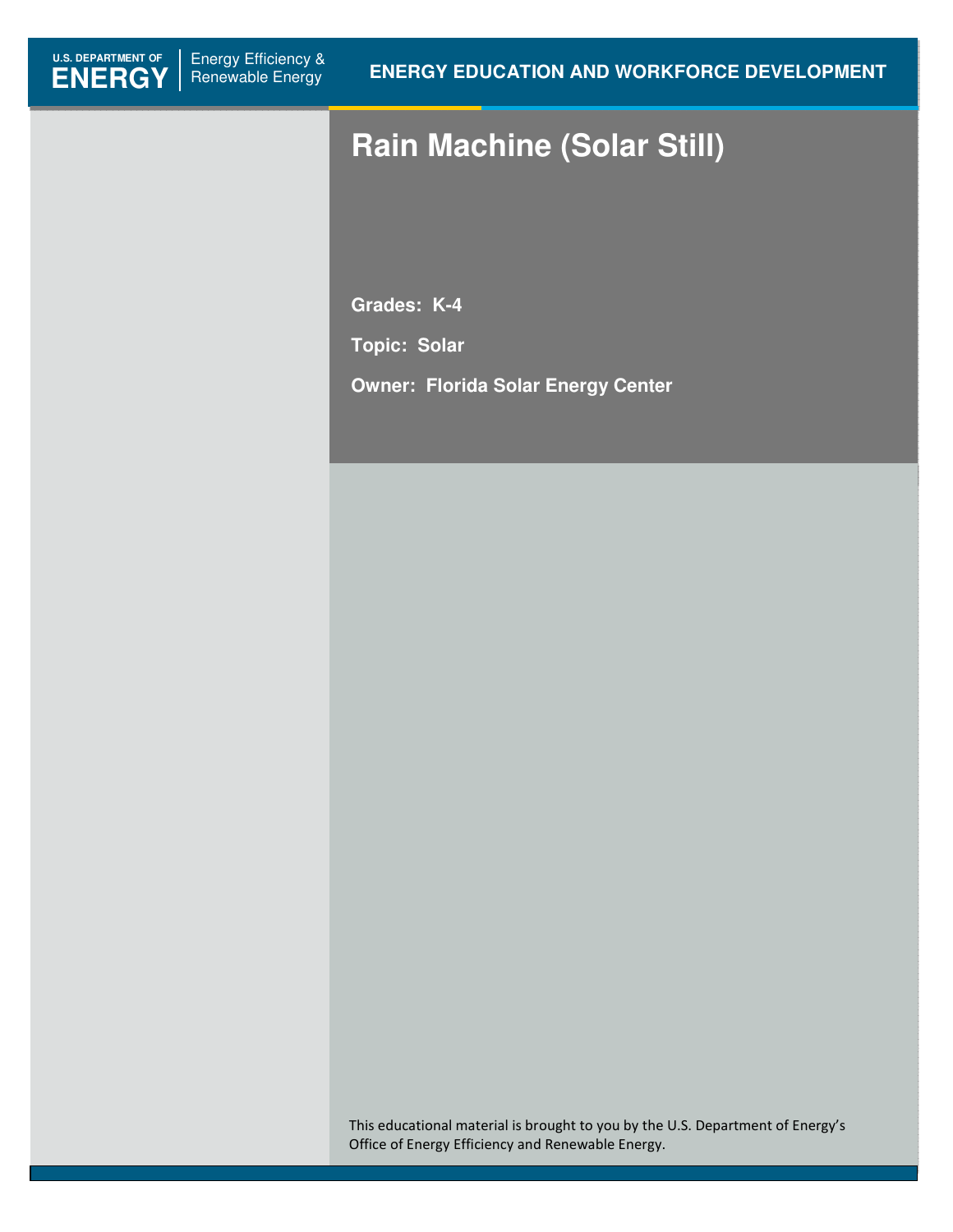# Rain Machine (Solar Still)

#### **Student Objective**

The student: **Key Words:** 

l

- to desalinate water using solar energy will be able to explain a simple way
- will understand the evaporation and condensation process, and relate it to the water cycle on Earth

#### **Materials:** Time:

- $\bullet$
- plastic cup, 1" shorter than sides of bowl or cut to size (one per group)
- clear plastic food wrap
- tape or rubber band large enough to go around bowl (one per group)
- small rock or weight (one per group)
- salty water

#### **Background Information**

Stills are commonly used to purify liquids. Through the process of distillation, nonvolatile impurities can be separated from the liquid. Distillation can be a simple process–heat is first added to a liquid to evaporate it and produce a gas or vapor, then heat is removed from the vapor to condense it back to a liquid.

A solar still uses the greenhouse affect to trap energy from the Sun. The solar still is a model of the water cycle on earth: evaporation, condensation, precipitation.

#### **Procedure (prior to class)**

 $1_{\cdot}$ Make a solar still as an example to the class.

#### **Procedure (during class)**

- $1_{-}$ Lead the class in a discussion of desalination. Questions that might be asked:
	- Have you ever tasted salt water? Can we drink it?
	- • How could we make seawater drinkable? *(Take the salt out of it)*
- $2<sup>1</sup>$ Tell the class that they are going to experiment with a 'solar sill', a simple way to use evaporation to make salty water drinkable*.*
- 3. Divide the class into working groups of 2 - 3 students per group.

# condensation

 desalinization purify solar still evaporation

bowl (one per group) 1 hour to build still and discuss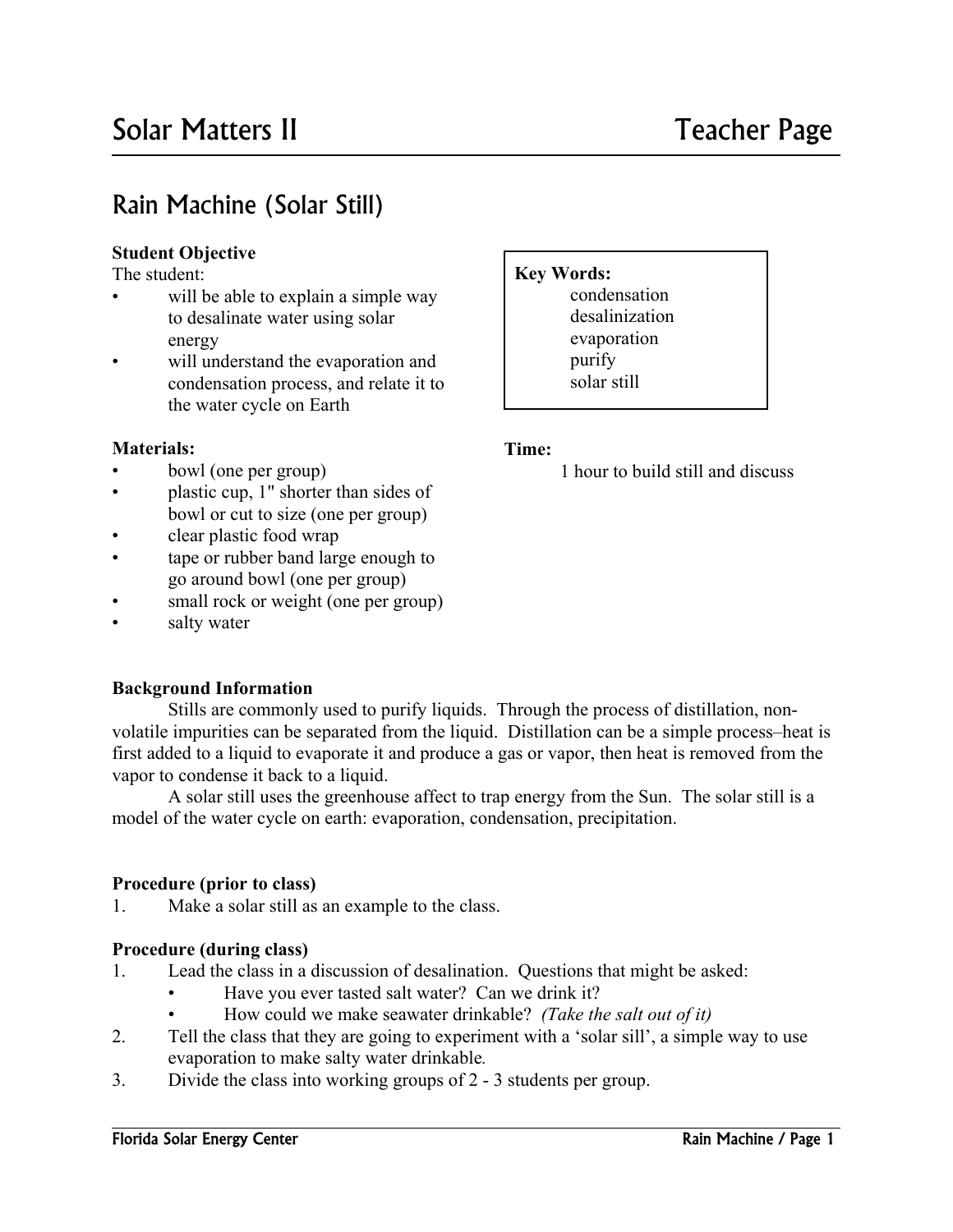- $\overline{4}$ Explain the procedure to the class:
	- salty water will be put in the bowl
	- the cup will be placed in the middle of the bowl
	- plastic wrap will be pulled tightly over the top of the bowl and secured with either a rubber band or tape
	- a weight is put in the center of the plastic wrap above the cup so that the evaporated water will drip into the cup.



- $5<sup>1</sup>$ Pass out the materials.
- 6. Help students during the construction process.
- 7. Place the solar stills in full sun.
- 8. Write "evaporation" on the board. Lead a discussion on what evaporation is and when they have seen it occur.
- 9. Check the still's progress as often as you desire, in  $\frac{1}{2}$  hour increments. Point out the small water droplets on the inside of the plastic wrap. Solar stills can be left out for several days if desired.
- 10. Taste the water in the cup. Ask the students if it tastes different than their tap water *(yes)*. Why does the water taste different that tap water? Lead a discussion of evaporation and desalination.

#### **Further Research**

- $\mathbf{1}$ Is rain colorless? Try your solar still with colored water or tea. Does the color evaporate and condense into the center container?
- $2.$ Can you use a still to remove the water from a solution? Is there water in your milk (or juice)? Put milk or another liquid in your solar still and see what happens.
- 3. Put together a classroom terrarium (with a lid) to make further observations about the water cycle.

#### **Related Reading**

*Down Comes the Rain (Let's-Read-and-Find-Out Science 2)* **by Franklyn Branley and** James Hale

This book is a concise and informative look at the water cycle. Branley provides a fundamental understanding of how water is recycled, how clouds are formed, and why rain and hail occur. A few easy science activities are included.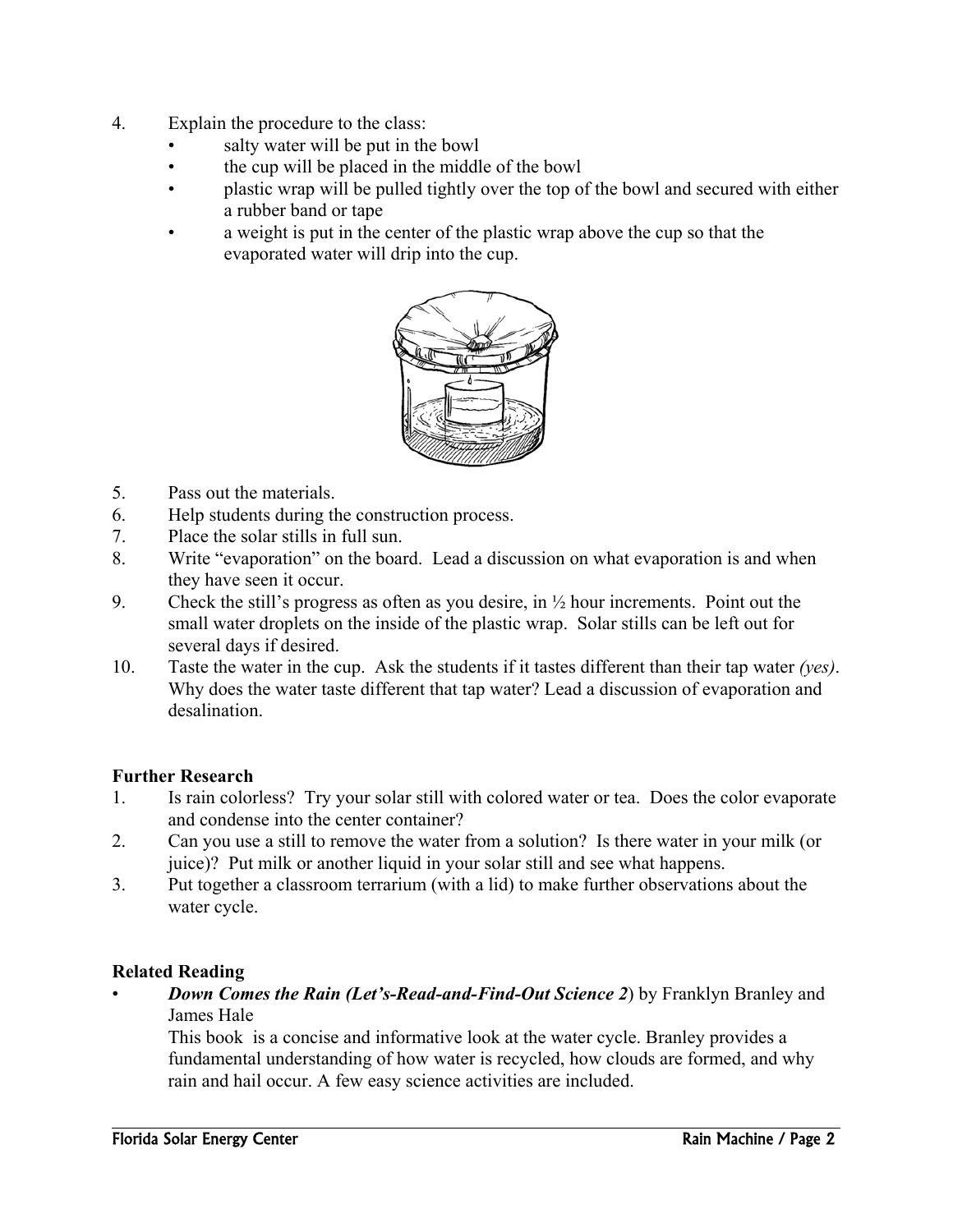#### **Hydro's Adventure Through the Water Cycle** by Randi Goodrich and Michael Goodrich

This book tells the story of Hydro, a wise and whimsical water molecule who travels through a never-ending water cycle crisscrossing the skies, sliding down mountains, and evaporating into a cloudy mist. Deftly embedded within the text of a charmingly told tale is basic information on how the earth's water cycle works; who is affected by the earth's water cycle; and the challenges that confront the water cycle.

#### **Internet Sites**

#### **http://www.atmos.washington.edu/k12/pilot/water\_cycle/index.html**

Water: A Never-Ending Story. Student friendly information on the water cycle that starts out by asking if we are drinking the same water that the dinosaurs drank.

#### **http://kids.earth.nasa.gov/droplet.html**

NASA kids site. Droplet and the Water Cycle game–get Droplet safely from the forest out to the sea where the Sun can warm him and help him get back to the clouds.

#### **http://www.swfwmd.state.fl.us/education/splash/**

Splash: Water Resources Education by the Southwest Florida Water Management District includes lesson plans, fact pages and a game.

#### **EnergyWhiz**

Create a piece of art or write a poem or skit about the water cycle. Submit your art to the EnergyWhiz website (**http://energywhiz.com/**) and we will send you an EnergyWhiz t-shirt!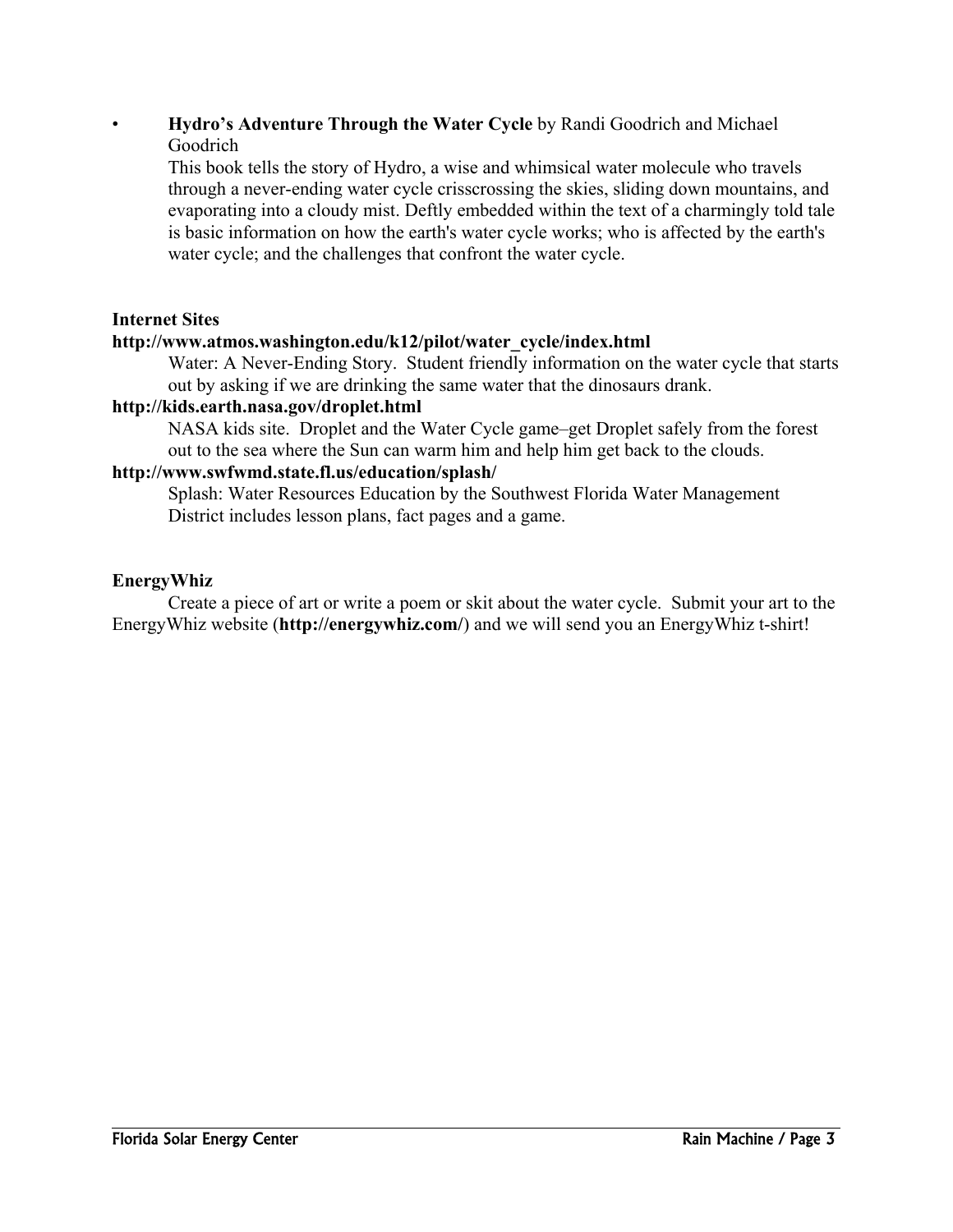# Solar Matters II Florida Sunshine State Standards Benchmarks/Grade Level Expectations

|                                       |                   |                  | .1 | $\cdot$ | $\cdot$ 3 | $\cdot$ 4 | .5 | $\cdot 6$ |
|---------------------------------------|-------------------|------------------|----|---------|-----------|-----------|----|-----------|
| <b>Energy</b>                         | <b>Standard 1</b> | $SC.B.1.2-$      | X  | X       | X         | X         |    | X         |
|                                       | <b>Standard 2</b> | $SC.B.2.2-$      |    |         |           |           |    |           |
| <b>Processes that Shape the Earth</b> | <b>Standard 1</b> | <b>SC.D.1.2-</b> |    |         | X         |           |    |           |
|                                       | <b>Standard 2</b> | $SC.D.2.2-$      |    |         |           |           |    |           |
| <b>Earth and Space</b>                | <b>Standard 1</b> | $SC.E.1.2-$      |    |         | X         |           |    |           |
|                                       | <b>Standard 2</b> | $SC.E.2.2-$      |    |         |           |           |    |           |

## Rain Machine (Solar Still)

**Benchmark SC.B.1.2.1** - The student knows how to trace the flow of energy in a system. **Grade Level Expectations** 

The student:

*Fourth* 

j

• knows how to trace the flow of energy in a system

*Fifth* 

• knows how to trace the flow of energy in a system.

#### **Benchmark SC.B.1.2.2** -The student recognizes various forms of energy.

#### **Grade Level Expectations**

The student:

*Third* 

- knows objects that emit heat and light
- knows different forms of energy.

## **Benchmark SC.B.1.2.3** - The student knows that most things that emit light also emit heat.

### **Grade Level Expectations**

The student:

*Third* 

• knows that the Sun provides energy for the Earth in the form of heat and light.

#### **Benchmark SC.B.1.2.4** - The student knows the many ways in which energy can be transformed from one type to another.

#### **Grade Level Expectations**

The student:

*Fourth* 

knows ways that energy can be transformed.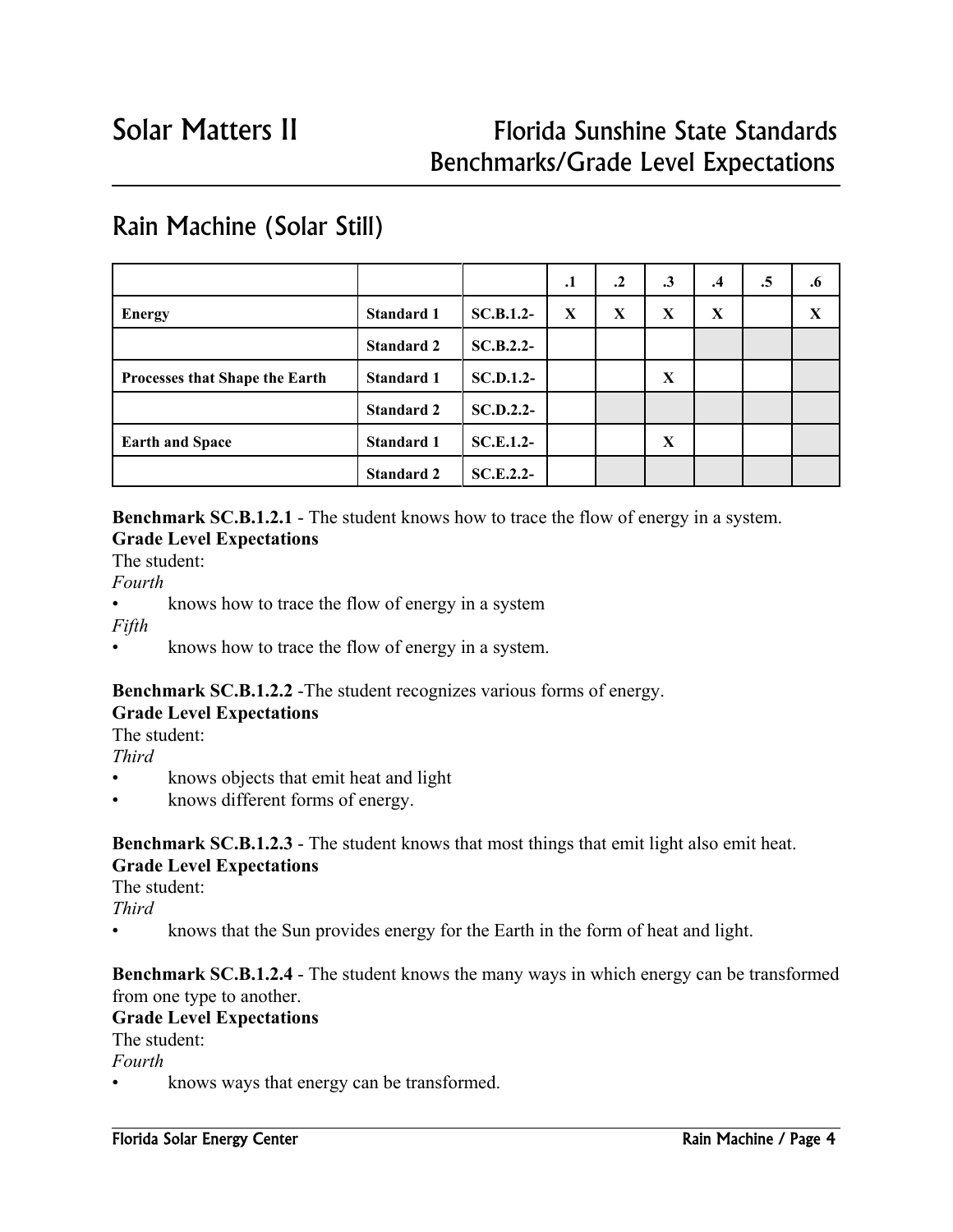**Benchmark SC.B.1.2.6** - The student knows ways that heat can move from one object to another. **Grade Level Expectations**  The student: *Fifth* 

• understands that convection, radiation, and conduction are methods of heat transfer.

**Benchmark SC.D.1.2.3** - The student knows that the water cycle is influenced by temperature, pressure, and the topography of the land.

#### **Grade Level Expectations**

The student: *Third*  understands the stages of the water cycle *Fourth* 

understands how the water cycle is influenced by temperature and land features.

**Benchmark SC.E.1.2.3** - The student knows that the Sun is a star and that its energy can be captured or concentrated to generate heat and light for work on Earth.

#### **Grade Level Expectations**

The student:

*Fourth* 

• knows how the energy of the Sun can be captured as a source of heat and light on Earth.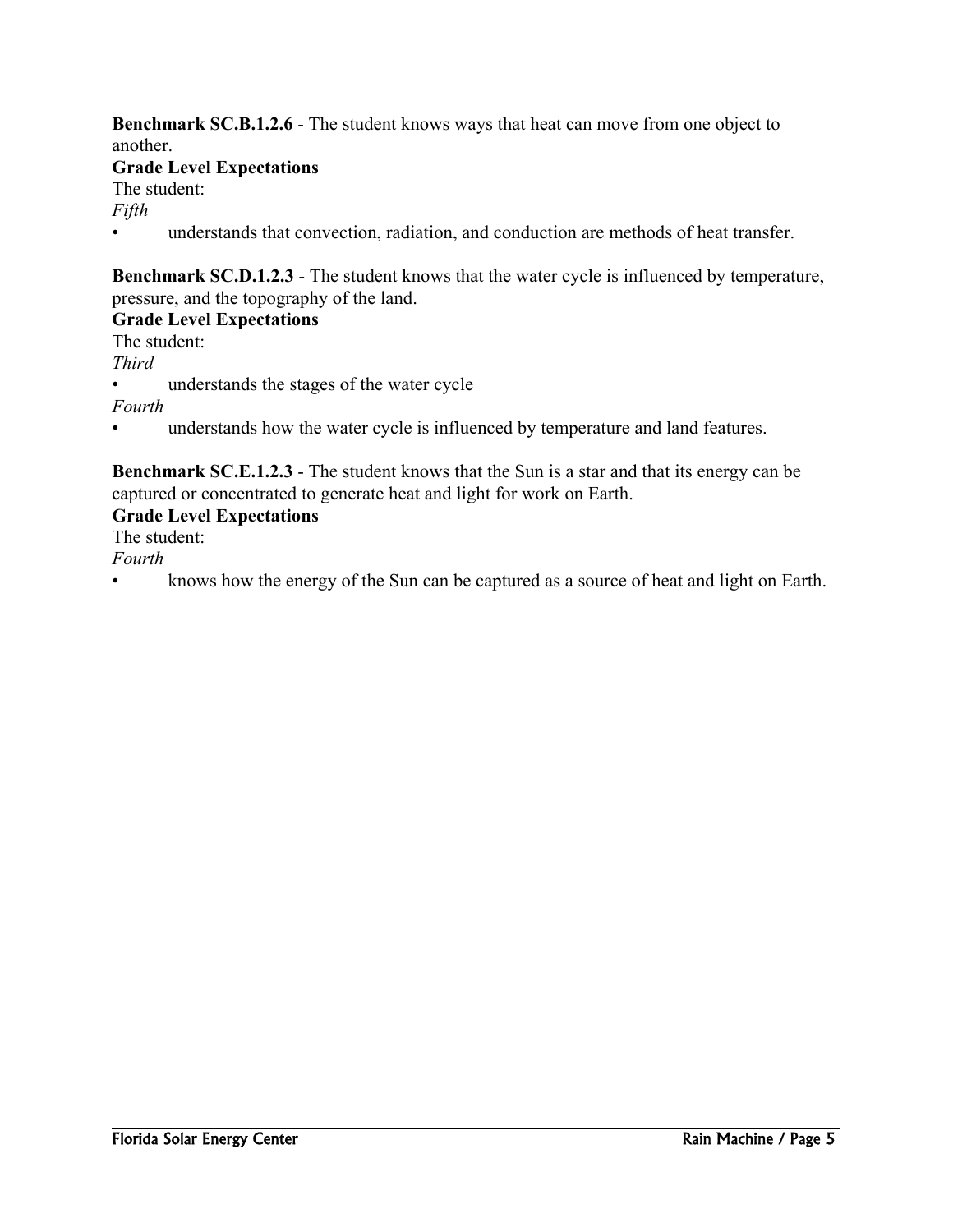l

# Rain Machine (Solar Still)

**condensation -** a reduction to a denser form as from steam to water

**desalinization** - process of removing salt and other chemicals and minerals from water

**evaporation** - process of changing into vapor

**purify** - to remove undesirable elements or impurities

**solar still** - a device that uses solar energy to evaporate a liquid